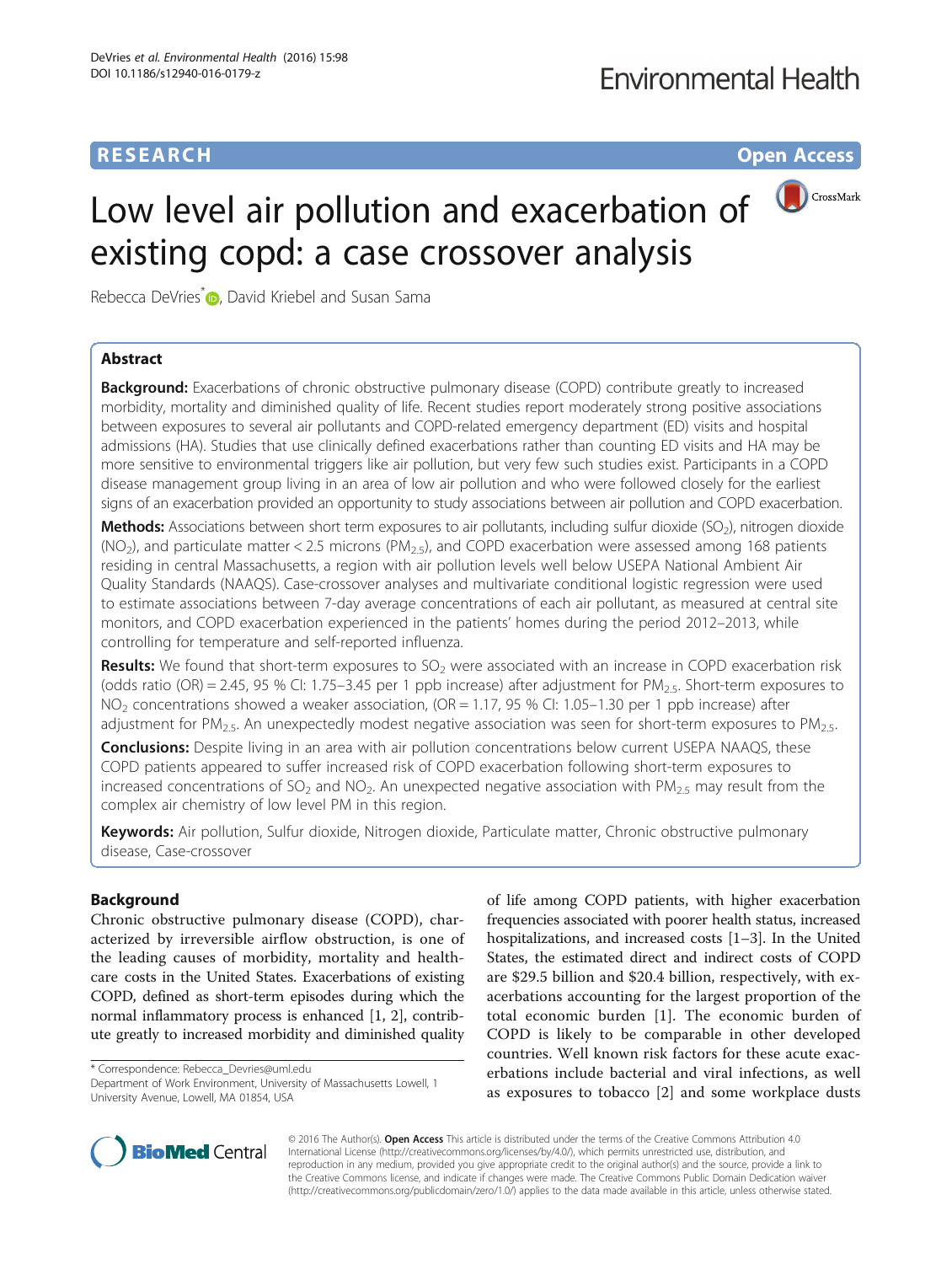and fumes [[1\]](#page-9-0). Recent literature also suggests that certain weather and air quality conditions may trigger an exacerbation of COPD symptoms [[4](#page-9-0)–[6\]](#page-9-0). COPD exacerbations are studied epidemiologically in a variety of ways; the air pollution literature has tended to count emergency department (ED) visits, hospital admissions (HA), or mortality, while studies of risk factors like infection and alternative disease management strategies have used clinical definitions such as increased respiratory symptoms or increased use of steroids and antibiotics.

USEPA has set National Ambient Air Quality Standards (NAAQS) for six criteria air pollutants considered harmful to public health [[7\]](#page-9-0). Four of these are of particular concern to respiratory health and include particulate matter (PM), sulfur dioxide  $(SO_2)$ , nitrogen dioxide  $(NO_2)$ , and ozone  $(O_3)$ . PM is a complex mixture of solid particles and liquid droplets suspended in air and is primarily produced during combustion of fossil fuels by transportation and stationary sources [\[8](#page-9-0)]. NAAQS have been set for two particle size fractions;  $PM_{10}$  which includes inhalable particles of 10 micrometers or less, and  $PM_{2.5}$  which includes fine inhalable particles of 2.5 micrometers or less.  $SO<sub>2</sub>$  is primarily produced from combustion of fossil fuels by electric utilities and industry, while less so by transportation related sources [\[9](#page-9-0)].  $NO<sub>2</sub>$  typically forms from incomplete combustion of nitrogen-containing chemicals, with the largest sources in the US being mobile sources, electric generating units, and industrial/ commercial/residential fuels [[10\]](#page-9-0).  $O_3$  is created in the atmosphere by chemical reactions between volatile organic compounds (VOCs) and oxides of nitrogen  $(NO_x)$  [\[7](#page-9-0)]. Individuals with pre-existing respiratory disease (for example, COPD) are potentially susceptible to low concentrations of these four outdoor air pollutants. This study focuses on short-term exposures to  $SO_2$ ,  $NO_2$ , and  $PM_{2.5}$ ;  $O_3$  was excluded since this pollutant is not measured continuously throughout the year in our study area.

Outdoor air pollutants ( $PM<sub>2.5</sub>$ ,  $NO<sub>2</sub>$ , and  $SO<sub>2</sub>$ ) are wellestablished risk factors for COPD exacerbation [[1, 4](#page-9-0)], although most studies evaluating these relationships have been conducted in regions with high levels of outdoor air pollution (such as southern California and Hong Kong). Less is known regarding the association between low levels of these outdoor air pollutants and acute exacerbations of COPD that do not result in EDs or HAs. Two epidemiologic studies were identified in published literature that specifically evaluated outdoor air pollution and COPD exacerbations experienced in the patients' homes [[11](#page-9-0), [12\]](#page-10-0). Both studies were completed in London; one reporting increased and the other reporting decreased risk of exacerbation following exposures at comparable concentrations.

This study quantified the association between short term exposures to low levels of outdoor  $SO_2$ ,  $NO_2$ , and PM<sub>2.5</sub> and COPD exacerbation among a group of patients residing in central Massachusetts over a 15-month study period, using a case crossover study design. A major advantage of this study design was that many of the important potential subject-level confounders that remain constant throughout the study period (i.e., age, gender, housing characteristics, co-morbities, and smoking history) were controlled by design (in a case-crossover study, each subject can be seen as "serving as their own control") [[13](#page-10-0), [14](#page-10-0)]. This study also had the benefit of controlling for a number of potential subject-level confounders that vary over time but have rarely been considered in published literature (i.e., respiratory infections, time spent outdoors, health status prior to the event, and physical activities). This robust control for confounding coupled with our sensitive case definition of COPD exacerbation allowed us to detect effects that may not have been captured in some of the larger time series studies that evaluated COPDrelated ED/HA, particularly those in regions with higher levels of air pollution.

## Methods

## Study population

The study population was drawn from a COPD disease management group (DMG), maintained by a large medical practice located in Worcester County, Massachusetts. The city of Worcester, located in central Massachusetts, is the third largest city in New England with a population of approximately 180,000 and an estimated population of 6 million within a 50 mile radius [[15\]](#page-10-0). Outdoor air pollution throughout this region is relatively low, with long term annual average concentrations of all primary pollutants consistently falling well below their respective USEPA NAAQS. All recruited participants had received a physician diagnosis of COPD and had no other lung disease (such as interstitial lung disease or lung cancer), with the exception of asthma. All study materials and protocols were approved by the Reliant Medical Group Institutional Review Board.

## Data collected

The data were gathered in a prospective case crossover study designed to evaluate the relationship between indoor and outdoor environmental triggers and exacerbation of existing COPD. Cases were defined as periods of worsening symptoms, which were confirmed by a nurse to require additional oral steroids or antibiotics. During a 15-month study period (January, 2011 to March, 2012), enrolled participants were instructed to call clinic nurses when, following their prescribed DMG treatment plan, they had begun to use their pre-filled medications to treat worsening respiratory symptoms. On this telephone call, a nurse confirmed whether the patient was in fact experiencing an exacerbation and then asked a standard series of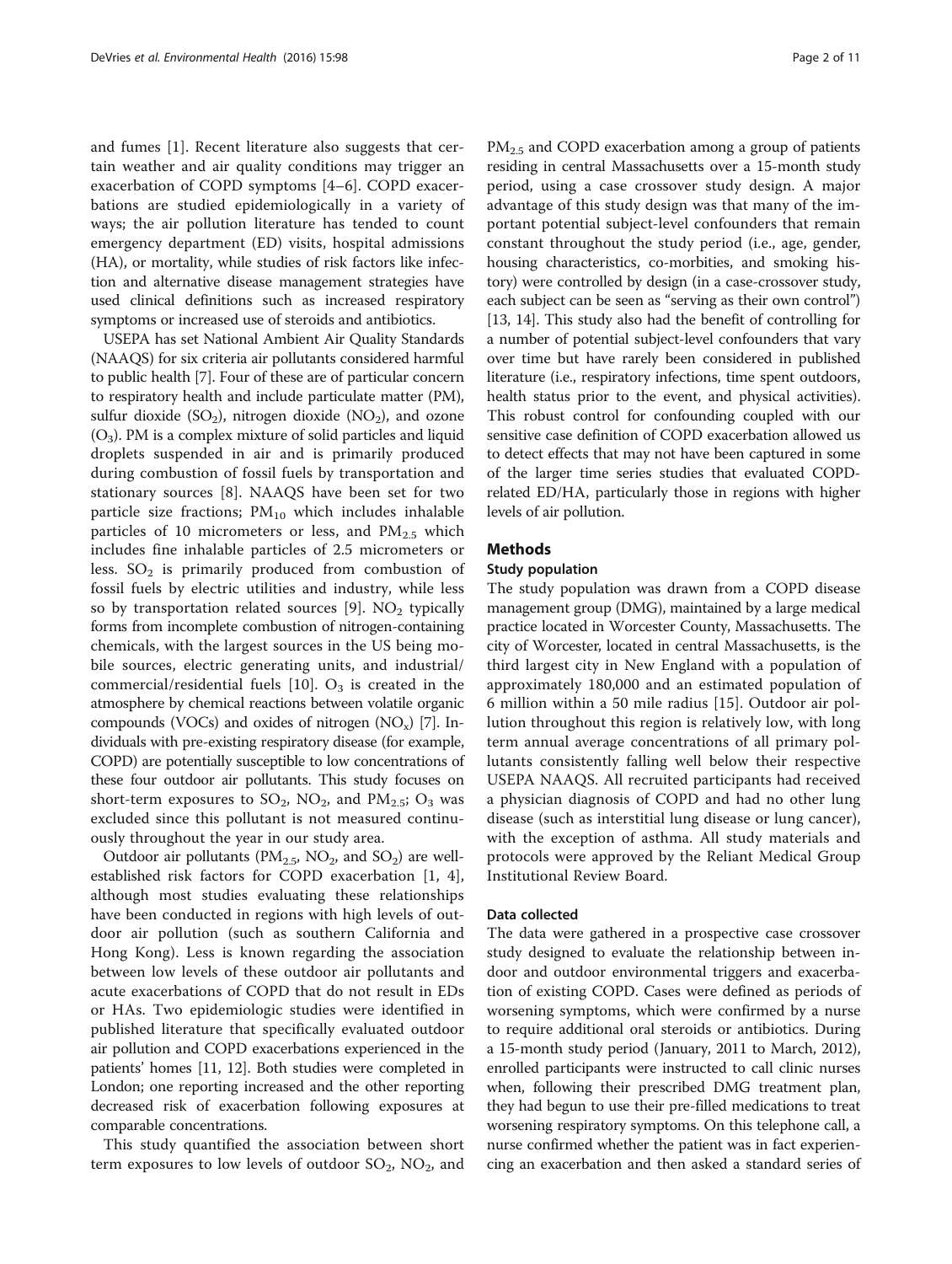questions concerning the patient's daily living behaviors and activities in the previous week, referred to here as the "exposures questionnaire". These data, collected at the time of exacerbation (or shortly after), represented the participants' case periods. The same exposures questionnaire was also administered via telephone at one to three randomly identified times when the participants were not experiencing symptoms of an exacerbation. These data, collected during "healthy weeks", represented the participants' control periods. A baseline questionnaire was also administered upon recruitment to gather information on demographics, health status, smoking history, occupational history and housing characteristics.

This paper reports findings of associations between COPD exacerbation and exposures to outdoor air pollutants; a second paper covers results of investigations of household exposures, and activities of daily living. As discussed further below, this division was feasible because we found no evidence of confounding or effect modification of the air pollution risks by any of these risk factors. Temperature and humidity, and colds and flu exposures were also investigated and are discussed here.

#### Exposure data: air pollution, weather and influenza

Real-time continuous outdoor air measurements, reported as hourly averages, were available from USEPA's Air Quality System (AQS) for  $SO_2$ , NO<sub>2</sub> and  $PM_{2.5}$  at the nearby Worcester (EPA monitor # 025-027-0023), Ware (EPA monitor #025-014-4002) and Springfield (EPA monitor # 025-013-0016) central site monitors [[16\]](#page-10-0). 24-h daily average concentrations were extracted for each pollutant and monitor combination.  $PM_{2.5}$  data were available at all three monitors as 24-h mass based and 1-h continuous measurements. For this study, we chose to use continuous monitoring data for  $PM_{2.5}$  because it resulted in the richest dataset and is consistent with recent air pollution studies. However, since there is some debate regarding the accuracy of these types of continuous measurements, we verified that continuous measurements were appropriate to use for our study period and locations with USEPA's  $PM_{2.5}$  Continuous Monitor Comparability Assessment online application, prior to this decision [\[17](#page-10-0)].

Data for important meteorological variables (i.e., temperature and humidity) were exported as 24-h daily averages from the National Oceanic and Atmospheric Administration's (NOAA) National Climatic Data Center (NCDC) for the Worcester Regional Airport meteorological site [\[18\]](#page-10-0). Data on regional trends of influenza were obtained from the US Outpatient Influenza-like Illness Surveillance Network (IliNet), available from the Center for Disease Control's (CDC) FluView application [\[19\]](#page-10-0). The percent of weekly outpatient visits, recorded across all of New England, for influenza-like-illness (defined as fever (temperature of 100 °F or greater), cough, and/or sore throat) was extracted and served as a proxy for regional flu trends. Self-reports of respiratory infections in the prior week were also available from the exposures questionnaire, and we compared the two sources of cold/flu data.

## Statistical analysis

Associations between short-term exposures to outdoor air pollution and COPD exacerbation were quantified with conditional logistic regression in SAS, Version 9.3. Exacerbations were first modeled for single pollutants, with each pollutant serving as the main explanatory variable and COPD exacerbation as a dichotomous outcome (conditional on the individual subject IDs), and then for various combinations of multiple pollutants. Model building was accomplished by adding new variables into the regression model manually based on the −2 log likelihood (−2LL) and strength of association. Main effect estimates were expressed as odds ratios (OR) for a one micro per cubic meter  $(ug/m<sup>3</sup>)$  or part per billion (ppb) increase in pollutant concentration.

Pollutant concentrations were modeled as the one-toseven-day average of daily 24-h average concentrations, as reported in Worcester, Ware, and Springfield, MA. This spatial-temporal exposure metric was selected after completing a sensitivity analysis which investigated single day lags (up to a maximum of seven days) and multi-day averages (0-1 days,  $1-2$  days,  $1-3$  days,  $1-5$  days and  $1-7$ days) using various combinations of the three monitors [[4\]](#page-9-0). In brief, concentrations were averaged across all three monitors because this aggregation of data provided the best fitting models and the strongest effect estimates. This approach is also consistent with the residential location of study participants and typical east-to-west wind patterns observed in this region [\[18\]](#page-10-0), as well as supported in the USEPA Integrated Science Assessment document for PM [[8\]](#page-9-0). Daily concentrations were averaged across the seven previous days because this metric resulted in the best fitting models, strongest effect estimates and was consistent with our exposure questionnaire, in which participants were asked to recall exposures in the previous week. A multi-day averaging time was also appropriate for this study since the exact date of exacerbation was defined by the day that patients contacted the nurses to say their symptoms had worsened. Patients may have been sick a few days before they called; the nurses took patients' calls during normal working hours (7 am-5 pm, Monday through Friday).

Confounding was evaluated by adding variables into the model and observing changes in effect size. Potential confounders were identified a priori in published literature and include meteorological variables (such as temperature and humidity), self-reported information from the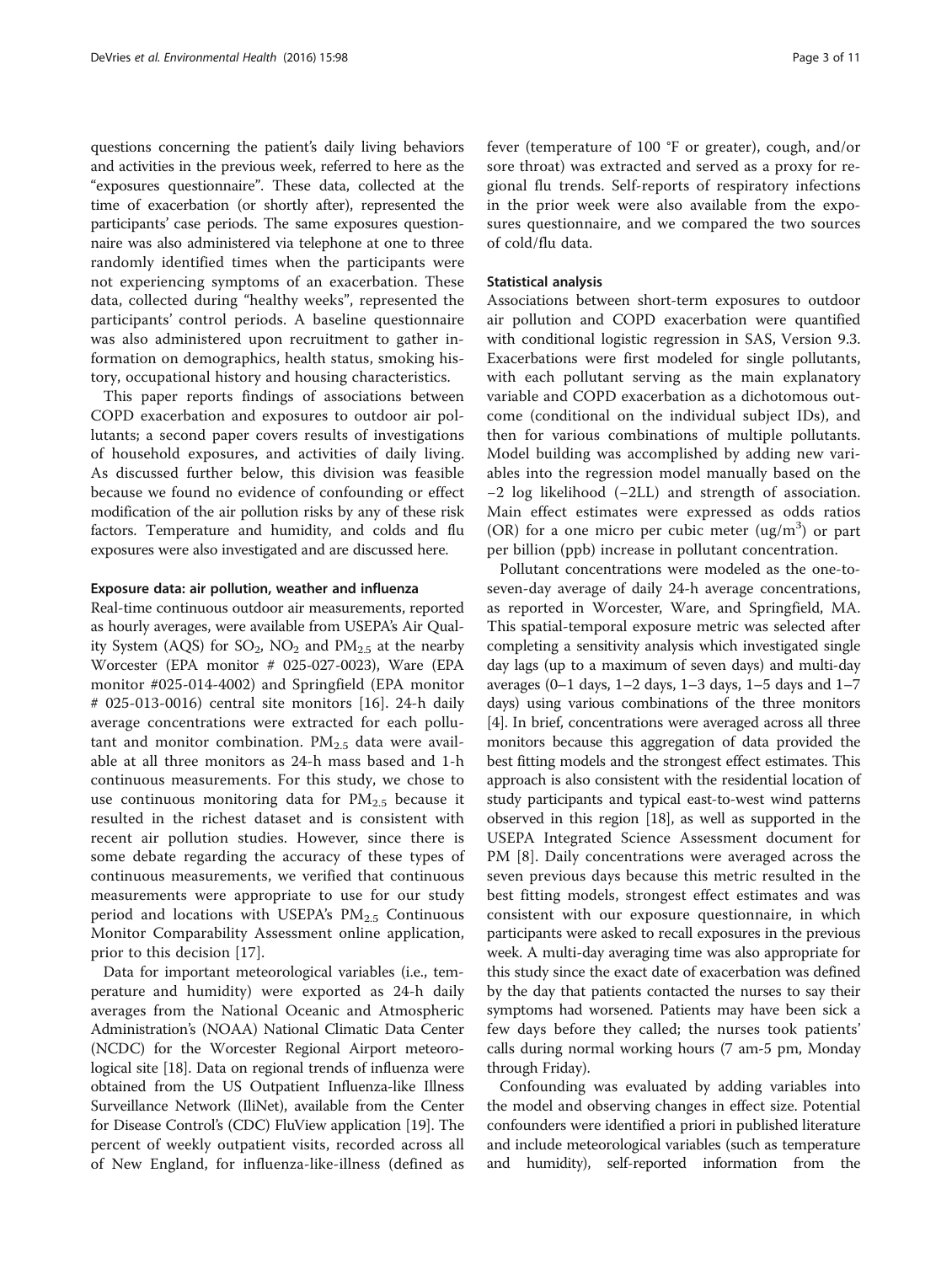<span id="page-3-0"></span>exposures questionnaire (such as hours spent outdoors, exercise, respiratory and non-respiratory infections) and season. All confounders were evaluated using the same seven day averaging time as the air pollutants, where applicable.

Two chronic COPD factors were investigated as possible effect modifiers of the association between outdoor air pollution and risk of exacerbation: COPD severity and the presence/absence of asthma as a co-condition. The Global Initiative for Chronic Obstructive Lung Disease (GOLD) defines a widely-used COPD severity classification scheme based on the forced expiratory volume in one second  $(FEV<sub>1</sub>)$  $(FEV<sub>1</sub>)$  $(FEV<sub>1</sub>)$  [1]. GOLD classifies severity of airflow limitation among COPD patients as "mild" to "very severe" as follows; mild =  $FEV_1 \ge 80$  % predicted, moderate = 50 %  $\le$ FEV<sub>1</sub> < 80 % predicted, severe = 30 %  $\leq$  FEV<sub>1</sub> < 50 % predicted, and very severe =  $FEV_1 < 30 %$  predicted [\[1](#page-9-0)]. All participants were dichotomously classified with either mild-moderate or severe-very severe COPD using this GOLD classification scheme. A co-condition of asthma was defined using self-reported history of ever receiving a doctor diagnosis of the disease.

Potential non-linear relationships between air pollutant concentrations and COPD exacerbation were evaluated by plotting univariate restricted cubic splines (RCS). RCS provide a flexible nonparametric approach to study the shape of the association, while replacing the linear function of the exposure with a smooth non-linear function [\[20](#page-10-0), [21\]](#page-10-0). We used the SAS macro "lgtphcurv9", which implements natural cubic spline methodology to fit potential non-linear response curves in logistic regression models for case-control studies [\[22](#page-10-0)]. A number of different splies with varying knots were investigated, with ORs plotted on the y axis and pollutant concentrations on the x axis. All splines were completed while maintaining the match between study subjects and with exposure reference levels set to the first quartile concentration of each pollutant. RCS were also developed for temperature and humidity, with reference values represented by assumed "comfortable" or low risk conditions (such as a temperature of 70 °F). Likelihood ratio tests were performed to test for linear relations and model fit was compared between the linear and spline models.

#### Results

A total of 246 COPD patients were enrolled in this study; 75 were subsequently excluded since they did not have at least one exacerbation over the course of the study period and three were excluded because they were hospitalized or in a long-term care facility within the seven days prior to completing one of their exposure questionnaires. The final sample population included 168 COPD patients, contributing information to 231 exacerbation and 389 control periods. In general, these participants were predominantly white, over the age of 65, retired and with severe to very severe COPD (Table 1). A majority of participants were ex-smokers while 20 % still smoked at the start of the study. Nearly half had received a doctor diagnosis of asthma. 65 % of participants experienced one exacerbation over the study period, while 30 % experienced two exacerbations and 5 % experienced three exacerbations.

Average daily  $NO<sub>2</sub>$  concentrations measured in Worcester, Ware and Springfield ranged from 2.79 ppb to 40 ppb, average  $SO_2$  concentrations ranged from 0.28 ppb to 7.51 ppb and average  $PM_{2.5}$  concentrations ranged from 0.45 ug/m<sup>3</sup> to 37 ug/m<sup>3</sup> (Table [2\)](#page-4-0). These concentrations are far below current National Ambient Air Quality Standards (NAAQS), set at an annual concentration of 53 ppb for NO<sub>2</sub>, an annual concentration of 12 ug/m<sup>3</sup> for  $PM_{2.5}$ , and a one hour concentration of 75 ppb for SO<sub>2</sub> [[7](#page-9-0)–[10\]](#page-9-0). The mean concentration of  $PM_{2.5}$  was 71 % of current NAAQS while the mean concentration of  $NO<sub>2</sub>$ was [2](#page-4-0)1 % of current NAAQS (Table 2). When  $SO_2$  is compared to the previous 1971 NAAQS, which was based on an annual mean concentration, the yearly mean in our study location was 7 % of the standard. We did not compare to current  $SO_2$  NAAQS, as this value is now based on a 1 h maximum.

The concentrations of all three pollutants showed typical patterns of higher and more variable concentrations in the winter months (data not shown). Pollutant concentrations were highly correlated with one another in the winter (Table [3](#page-4-0)), while in spring and summer

|  | <b>Table 1</b> Demographics of sample population ( $n = 168$ participants) |  |  |  |
|--|----------------------------------------------------------------------------|--|--|--|
|--|----------------------------------------------------------------------------|--|--|--|

| 70.1 (9.78)  |
|--------------|
| 60.1 (101)   |
|              |
| 97 % (163)   |
| $1.2 \% (2)$ |
| $1.8 \% (3)$ |
|              |
| $1.8 \% (3)$ |
| 23 % (38)    |
| 50 % (82)    |
| 18 % (30)    |
| 7.1 % (12)   |
| $1.8 \% (3)$ |
| 43 % (73)    |
|              |
| 19 % (30)    |
| 81 % (131)   |
| 4.2 $% (7)$  |
| 52 (30.89)   |
|              |

a Disease severity based on GOLD classification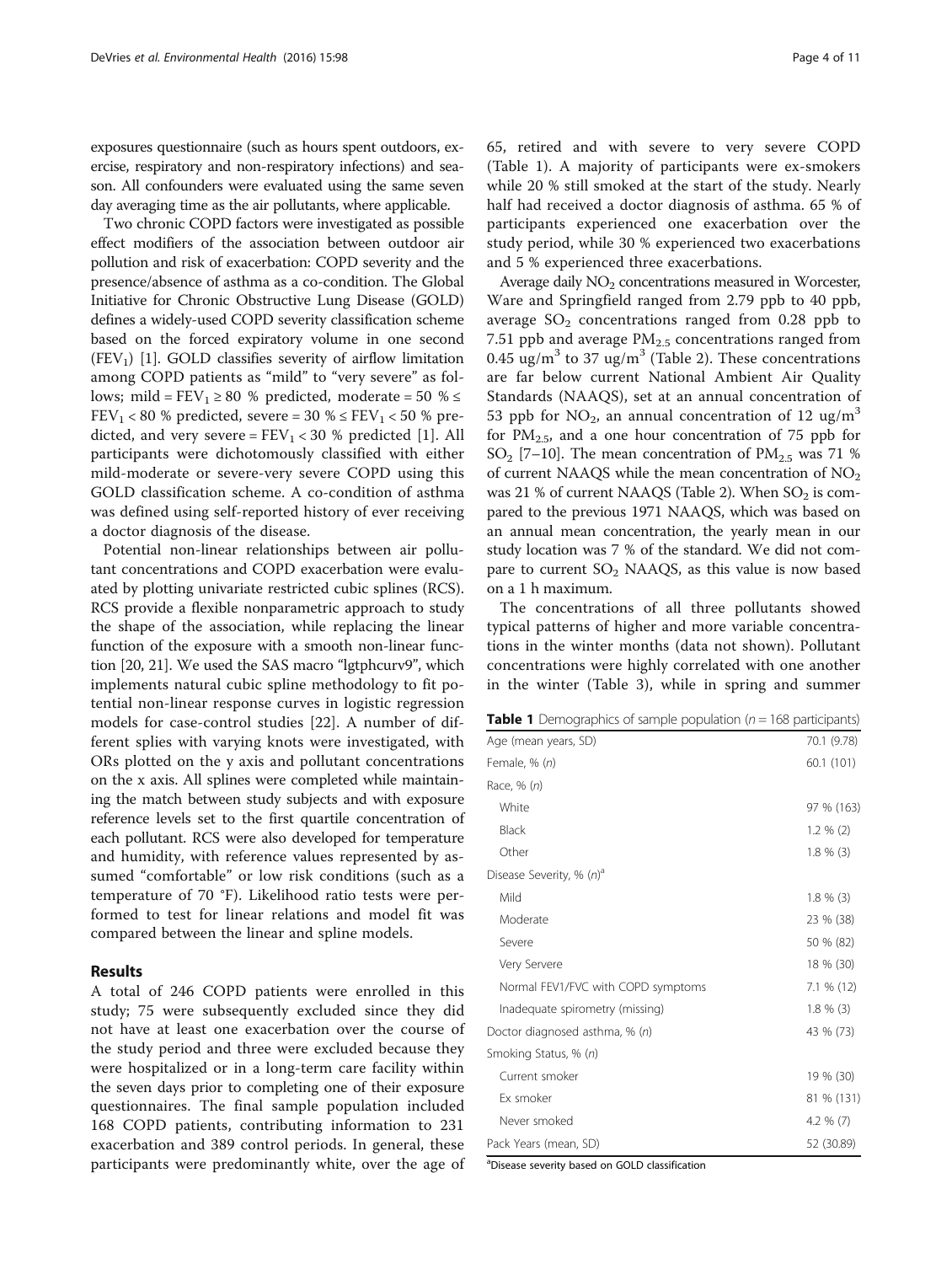<span id="page-4-0"></span>Table 2 Summary statistics for air pollutant and meteorological variables

| Pollutant or<br>meteorological<br>variable (units) <sup>a</sup> | Minimum | Maximum | Mean $+$ St. dev | Mean as %<br>of NAAQS <sup>b</sup> |
|-----------------------------------------------------------------|---------|---------|------------------|------------------------------------|
| $PM_{25}$ (ug/m <sup>3</sup> )                                  | 0.45    | 37.0    | $8.56 + 5.4$     | 71 %                               |
| $NO2$ (ppb)                                                     | 2.79    | 40.0    | $11.0 + 5.0$     | 21 %                               |
| $SO2$ (ppb)                                                     | 0.28    | 7.51    | $1.99 + 0.91$    | 7%                                 |
| Relative<br>Humidity (%)                                        | 22.4    | 93.9    | $68.7 \pm 13.9$  |                                    |
| Temperature (°F)                                                | 0.96    | 83.8    | $49.8 \pm 17.1$  |                                    |
| Temperature (°C)                                                | $-17.2$ | 28.8    | $9.89 + -8.3$    |                                    |

<sup>a</sup>Air pollutants: based on daily averages measured in Worcester, Ware and Springfield

Temperature and humidity: based on daily averages from Worcester Regional Airport

b Relevant USEPA National Ambient Air Quality Standards (NAAQS)  $PM_{2.5} = 12$  ug/m<sup>3</sup> annual mean, averaged over 3 years

 $NO<sub>2</sub> = 53$  ppb annual mean

 $SO<sub>2</sub> = 30$  ppb annual mean (based on USEPA 1971 value, which was revoked in 2010 and replaced with a 1-h maximum)

they were weakly correlated. Pollutant concentrations tended to be poorly correlated with temperature and humidity, with the exception of  $PM_{2.5}$  and temperature in the spring  $(r = 0.52)$  and summer  $(r = 0.62)$ .

Self-reported exposure to cold temperatures in the previous week modestly increased the risk of exacerbation (OR = 1.16, 95 % CI: 0.78–1.70), while self-reported exposure to hot temperatures decreased the risk of

exacerbation  $(OR = 0.50, 95 % CI: 0.34-0.75)$ . When temperature was evaluated as a continuous linear term, using the 1–7 day average of measurements recorded at Worcester Regional Airport, a weak negative association was observed (OR = 0.96, 95 % CI: 0.95–0.98), further suggesting a decreased risk of exacerbation with increasing temperatures. Similar effects were observed when using the 1–2 day and 1–3 day averages of temperature as linear terms. The RCS, however, identified a markedly non-linear relationship between temperature and exacerbation, and showed considerable improvement in model fit over the linear model (−2LL = 384 and 443 for RCS and linear model, respectively) (Fig. [1\)](#page-5-0). The spline was therefore used to create a trichotomous variable with cut points at the approximate inflection points of 40 °F and 50 °F (4.4 °C and 10 °C). When this categorical representation of temperature was included in the conditional logistic regression model with cold-cool temperatures set as the reference group, a strong positive association was observed for moderate temperatures and exacerbation (OR = 2.50, 95 % CI: 1.51-4.12), while a strong negative association was found for the warmhot temperatures and exacerbation ( $OR = 0.55$ , 95 % CI:  $0.36 - 0.81$ ).

Humidity was only modestly correlated with temperature  $(r = 0.27)$ , but exhibited a similar non-linear relationship with risk of exacerbation. Analogous to the approach just described for temperature, a dichotomous relative humidity variable was created from the spline (not shown), which

Table 3 Correlation between air pollutant and meteorological variables

|                                | SO <sub>2</sub> <sup>a</sup> | NO <sub>2</sub> <sup>a</sup> | $PM_{2.5}$ <sup>a</sup> | Temperature <sup>b</sup> |
|--------------------------------|------------------------------|------------------------------|-------------------------|--------------------------|
| NO <sub>2</sub> <sup>a</sup>   | Spring: 0.14                 |                              |                         |                          |
|                                | Summer: - 0.03               |                              |                         |                          |
|                                | Fall: 0.52**                 |                              |                         |                          |
|                                | Winter: 0.80**               |                              |                         |                          |
| $PM_{2.5}$ <sup>a</sup>        | Spring: 0.30**               | Spring: 0.41**               |                         |                          |
|                                | Summer: 0.20*                | Summer: 0.45**               |                         |                          |
|                                | Fall: 0.39**                 | Fall: 0.73**                 |                         |                          |
|                                | Winter: 0.79**               | Winter: 0.83**               |                         |                          |
| Temperatureb                   | Spring: 0.34**               | Spring: 0.02                 | Spring: 0.52**          |                          |
|                                | Summer: 0.24**               | Summer: 0.15*                | Summer: 0.62**          |                          |
|                                | Fall: 0.02                   | Fall: -0.04                  | Fall: $-0.15*$          |                          |
|                                | Winter: $-0.13$              | Winter: 0.09                 | Winter: 0.11            |                          |
| Relative Humidity <sup>b</sup> | Spring: 0.09                 | Spring: 0.07                 | Spring: $-0.01$         | Spring: $-0.25***$       |
|                                | Summer: - 0.13               | Summer: 0.02                 | Summer: - 0.07          | Summer: 0.22**           |
|                                | Fall: $-0.14*$               | Fall: $-0.24***$             | Fall: $-0.28**$         | Fall: 0.38**             |
|                                | Winter: $-0.02$              | Winter: 0.03                 | Winter: 0.08            | Winter: 0.22**           |

Values shown are Pearson Correlation Coefficients;  $*$  indicates  $p < 0.05$  and  $**$  indicates  $p < 0.0001$ <sup>a</sup> 24-h average concentrations: Worcester, Ware and Springfield monitors from 2011 to 2012

b 24-h average measurements; Worcester Regional Airport meteorological site from 2011–2012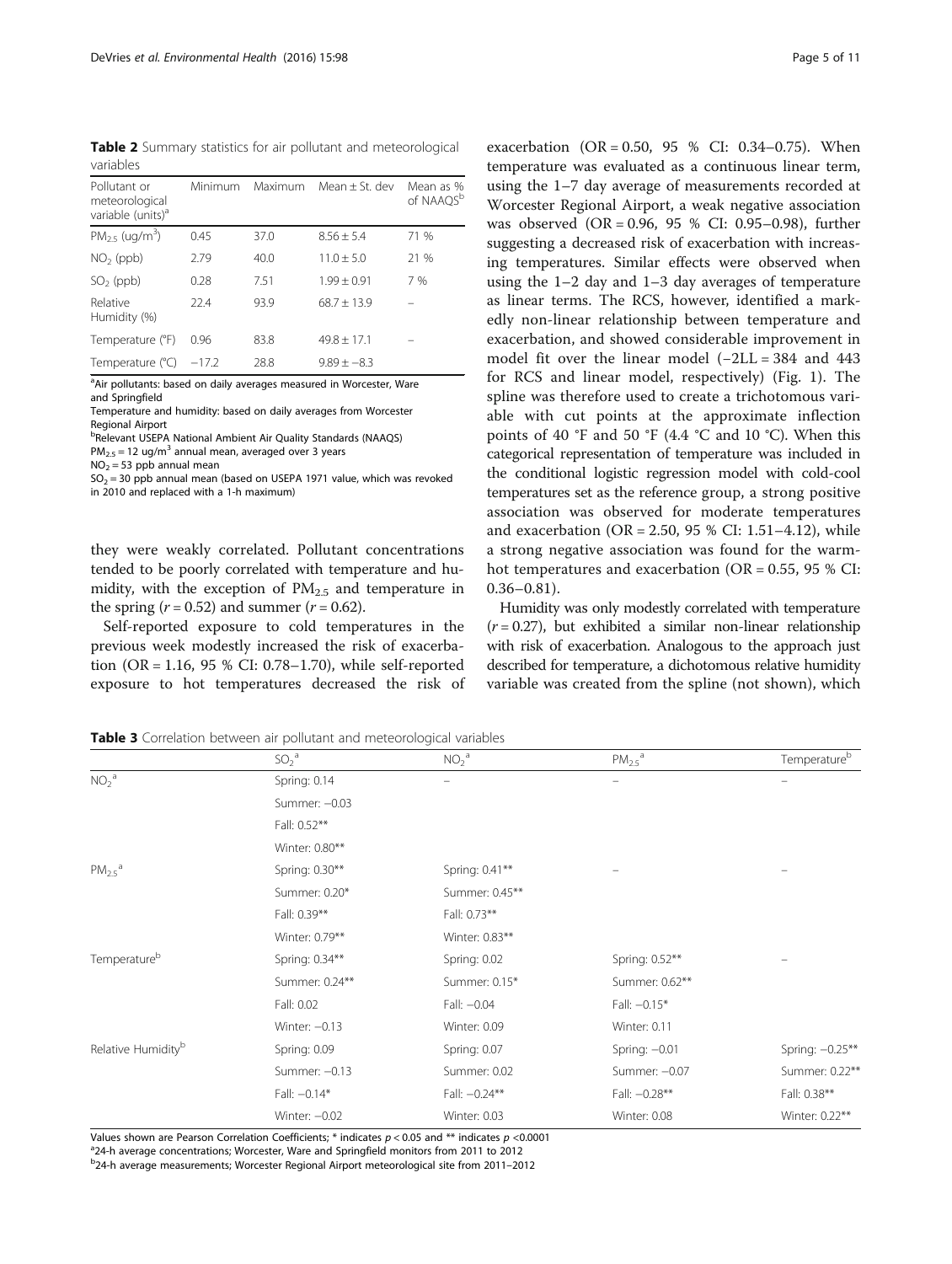<span id="page-5-0"></span>

indicated a logical cut point at 65 % relative humidity. The linear and dichotomous relative humidity variables did not fit the COPD exacerbation risk as well as temperature, and so humidity was not further evaluated. Strong effects were also observed for season, with the strongest risk of COPD exacerbation in the fall  $(OR =$ 6.64, 95 % CI: 3.83–11.5), followed by spring (OR = 2.59, 95 % CI: 1.55–4.35) and winter (OR = 2.38, 95 % CI: 1.37– 4.11). Since temperature was highly correlated, season was not further evaluated.

Several different variables were investigated to study effects of respiratory infections on COPD exacerbation including: self-reported respiratory infection, non-respiratory infection, and sinus infection, as well as regional influenza trends (Table [4](#page-6-0)). The strongest association, by far, was found for self-reported respiratory infections (OR = 8.14, 95 % CI: 4.67–14.2). This effect was twice as strong as that estimated with CDC's indicator of flu (OR = 3.78, 95 % CI: 1.54–9.28), suggesting stronger effects when using individual level rather than population level data.

Self-reported exercise and hours spent outdoors were negatively associated with COPD exacerbation (Table [4](#page-6-0)). This may be because those who exercised and spent time outdoors were healthy enough to do so and therefore less likely to exacerbate. It may also be that those soon to exacerbate were aware of the impending exacerbation and adjusted their behavior to intentionally avoid more strenuous activities.

In single-pollutant models,  $SO_2$  and  $NO_2$  were found to be positively associated with COPD exacerbation,  $OR =$ 2.78 (95 % CI: 2.08–3.70) and OR = 1.17 (95 % CI: 1.09–

1.25), respectively. Effect estimates were slightly weakened for  $SO_2$  (OR = 2.28 (95 % CI: 1.64–3.19) and  $NO_2$  (OR = 1.06 (95 % CI: 0.98–1.16) when temperature and selfreported respiratory infection were included in the model, suggesting some confounding by these latter variables. Unexpectedly, a small negative effect for  $PM_{2.5}$  and COPD exacerbation was identified (OR =  $0.93$  (95 % CI: .088–0.99), which was unaffected by temperature and self-reported respiratory infection (Table [5\)](#page-6-0). Self-reported hours outdoors and exercise did not confound these associations or improve model fit.

A positive linear association for both  $SO_2$  and  $NO_2$ and risk of COPD exacerbation was seen in univariate restricted cubic splines (tests for linearity yielded  $p$  values < 0.0001) while a negative linear association was observed for  $PM_{2.5}$  and COPD exacerbation  $(p = 0.0001)$ . For all three pollutants, linear and RCS models had comparable fits (−2LL improvement of less than 1 %), suggesting that the use of a flexible smoothing splines did not improve upon the more parsimonious linear models.

In order to gain insight into which individual pollutants might influence COPD exacerbation independently of the effects of other pollutants, multi-pollutant models were explored (Table [5](#page-6-0)). In multi-pollutant conditional logistic regression models, effect estimates were stronger and model fit improved for  $SO_2$  and  $NO_2$  after adjustment for  $PM_{2.5}$ , and vice versa. When both  $SO_2$  and  $NO_2$  were included in models, the positive effect observed for  $NO<sub>2</sub>$ was removed entirely. When all three pollutants were modeled together, stronger positive effects were observed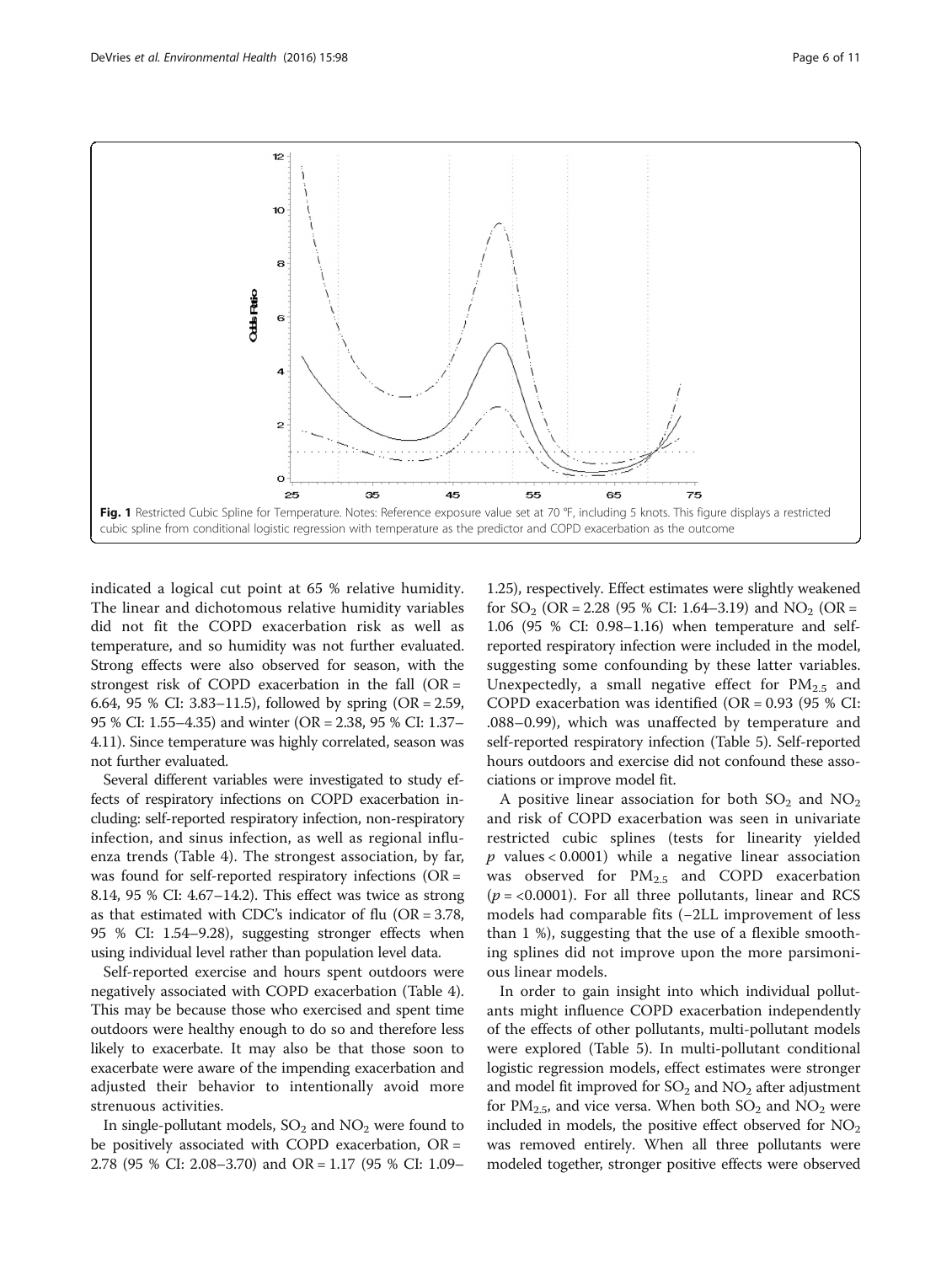<span id="page-6-0"></span>Table 4 Non-chemical triggers and COPD exacerbation (Weather, flu, and physical activity)

| Variable type     | Variable description                                          | Odds ratio | 95 % confidence interval | -2loglikelihood |     |
|-------------------|---------------------------------------------------------------|------------|--------------------------|-----------------|-----|
| Weather           | Spent time in cold air/cold weather in past week <sup>a</sup> | 1.16       | 0.78                     | 1.70            | 468 |
|                   | Spent time in hot air/hot weather in past week <sup>a</sup>   | 0.50       | 0.34                     | 0.75            | 457 |
|                   | Local Temperature (linear 7 day average) <sup>b</sup>         | 0.96       | 0.95                     | 0.98            | 445 |
|                   | Local Temperature (categorical) <sup>c</sup>                  |            |                          |                 |     |
|                   | Cool/Cold                                                     | 1.0        | 1.0                      | 1.0             | 422 |
|                   | Moderate                                                      | 2.50       | 1.51                     | 4.12            |     |
|                   | Warm/Hot                                                      | 0.55       | 0.36                     | 0.84            |     |
|                   | Local Relative Humidity (linear 7 day average) <sup>b</sup>   | 0.98       | 0.96                     | 1.01            | 471 |
|                   | Local Relative Humidity (categorical) <sup>c</sup>            |            |                          |                 |     |
|                   | High                                                          | 1.0        | 1.0                      | 1.0             | 471 |
|                   | Low                                                           | 1.21       | 0.84                     | 1.73            |     |
| Season            | Season, $ref = summer$                                        |            |                          |                 |     |
|                   | Summer                                                        | 1.0        | 1.0                      | 1.0             | 417 |
|                   | Spring                                                        | 2.59       | 1.55                     | 4.35            |     |
|                   | Winter                                                        | 2.38       | 1.37                     | 4.11            |     |
|                   | Fall                                                          | 6.64       | 3.83                     | 11.5            |     |
| Acute Illness     | Respiratory infection/cold in past week <sup>a</sup>          | 8.14       | 4.67                     | 14.2            | 396 |
|                   | Non-respiratory Illness in past week <sup>a</sup>             | 1.65       | 0.67                     | 4.05            | 422 |
|                   | Sinus infection in past week <sup>a</sup>                     | 2.55       | 1.20                     | 5.44            | 461 |
|                   | Regional Flu Trends; New England <sup>d</sup>                 | 3.78       | 1.54                     | 9.28            | 463 |
| Physical Activity | Total hours spent outside of the home <sup>a, e</sup>         | 0.99       | 0.99                     | 1.00            | 469 |
|                   | Exercised in past week <sup>a</sup>                           | 0.60       | 0.39                     | 0.93            | 462 |

<sup>a</sup>Based on self-reports from exposure questionnaires

<sup>b</sup>Based on 7-day averages using data from NOAA collected at Worcester Regional Airport

<sup>c</sup>Categorical representation of variable based on cut-offs identified in restricted cubic splines

<sup>d</sup>Regional proxy of flu from CDC data; represented by percent of weekly outpatient visits for influenza-like-illness in New England<br><sup>e</sup>Estimated as sum of "Hours Reported Outdoors", "Hours Reported in a Vehicle", and "Hou

|  |  |  |  |  | Table 5 Single and multi-air pollutant models |  |
|--|--|--|--|--|-----------------------------------------------|--|
|--|--|--|--|--|-----------------------------------------------|--|

| Model                   |                           | Without adjustment |                          |      |                   |                           | With adjustment <sup>b</sup> |                          |                   |     |
|-------------------------|---------------------------|--------------------|--------------------------|------|-------------------|---------------------------|------------------------------|--------------------------|-------------------|-----|
|                         | OR (95 % CI) <sup>a</sup> |                    |                          |      | -2 log likelihood | OR (95 % CI) <sup>a</sup> |                              |                          | -2 log likelihood |     |
| Single Pollutant Models |                           |                    |                          |      |                   |                           |                              |                          |                   |     |
| 1. NO <sub>2</sub>      | 1.17                      | 1.09               | $\overline{\phantom{a}}$ | 1.25 | 451               | 1.06                      | 0.98                         | $\overline{\phantom{a}}$ | 1.16              | 360 |
| 2. $SO2$                | 2.78                      | 2.08               | $\overline{\phantom{a}}$ | 3.70 | 413               | 2.28                      | 1.64                         | $\overline{\phantom{a}}$ | 3.19              | 336 |
| 3. $PM_{2.5}$           | 0.93                      | 0.88               | $\overline{\phantom{a}}$ | 0.99 | 467               | 0.94                      | 0.88                         | $\overline{\phantom{a}}$ | 1.01              | 359 |
| Multi-Pollutant Models  |                           |                    |                          |      |                   |                           |                              |                          |                   |     |
| 4. $NO2$                | 1.04                      | 0.96               | $\overline{\phantom{a}}$ | 1.12 | 412               | 0.96                      | 0.88                         | $\overline{\phantom{a}}$ | 1.06              | 335 |
| SO <sub>2</sub>         | 2.58                      | 1.87               | $\overline{\phantom{a}}$ | 3.55 |                   | 2.43                      | 1.69                         | $\overline{\phantom{a}}$ | 3.50              |     |
| 5. $NO2$                | 1.31                      | 1.21               | $\overline{\phantom{a}}$ | 1.43 | 423               | 1.17                      | 1.05                         | $\overline{\phantom{a}}$ | 1.30              | 351 |
| PM <sub>2.5</sub>       | 0.81                      | 0.74               | $\overline{\phantom{a}}$ | 0.88 |                   | 0.87                      | 0.79                         | $\overline{\phantom{a}}$ | 0.96              |     |
| 6. $SO2$                | 2.99                      | 2.22               | $\overline{\phantom{a}}$ | 4.02 | 403               | 2.45                      | 1.75                         | $\overline{\phantom{a}}$ | 3.45              | 329 |
| $PM_{2.5}$              | 0.90                      | 0.84               | $\overline{\phantom{a}}$ | 0.96 |                   | 0.91                      | 0.85                         | $\overline{\phantom{a}}$ | 0.98              |     |
| 7. NO <sub>2</sub>      | 1.16                      | 1.05               | $\overline{\phantom{a}}$ | 1.27 | 393               | 1.04                      | 0.93                         | $\overline{\phantom{a}}$ | 1.17              | 329 |
| SO <sub>2</sub>         | 2.37                      | 1.71               | $\overline{\phantom{a}}$ | 3.28 |                   | 2.33                      | 1.62                         | $\overline{\phantom{a}}$ | 3.37              |     |
| PM <sub>2.5</sub>       | 0.84                      | 0.77               | $\overline{\phantom{a}}$ | 0.91 |                   | 0.89                      | 0.81                         | $\overline{\phantom{a}}$ | 0.98              |     |

<sup>a</sup>Odds Ratios (OR) represent a one unit increase in pollutant concentration (ppb or ug/m<sup>3</sup>)<br><sup>b</sup>Adjusted for temperature (categorical representation based on cut-offs from PCS) and se

**Adjusted for temperature (categorical representation based on cut-offs from RCS) and self-reported respiratory infection**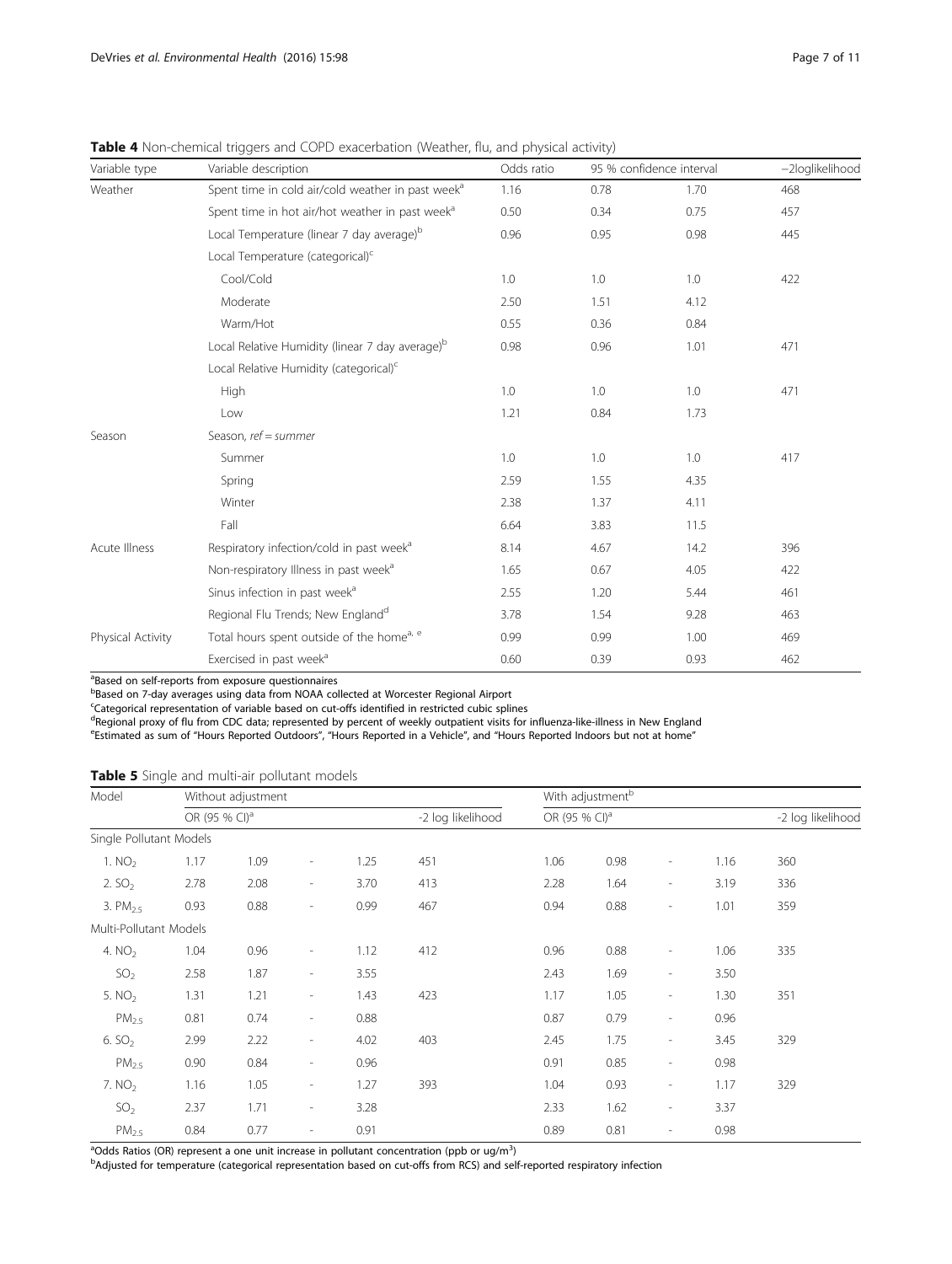for  $SO_2$  and stronger negative effects were observed for  $PM_{2.5}$ ; there was no impact on NO<sub>2</sub>.

Based on these findings, a final predictive model was developed, which included  $SO_2$ ,  $PM_{2.5}$ , and the two identified confounders (temperature and self-reported respiratory infection).  $NO<sub>2</sub>$  was not included since inclusion of this pollutant did not improve model fit or have any impact on the pollutants, when including  $SO_2$  and  $PM_{2.5}$ . In this model,  $SO_2$  showed a strong positive effect (OR = 2.45, 95 % CI: 1.75–3.45) and  $PM_{2.5}$  showed a weak negative effect (OR = 0.91, 95 % CI: 0.85–0.98). Both self-reported respiratory infection  $(OR = 6.70, 95 % CI: 3.64-12.3)$ and temperature (moderate temperature OR = 2.45, 95 % CI: 1.37–4.38 and warm-hot temperature OR =  $0.95$ , 95 % CI: 0.57–1.57) also showed strong effects.

As noted in the methods section, we also investigated the risk of COPD exacerbation associated with self-reports of common exposures experienced in everyday life (i.e., air fresheners, barbequing, raking leaves, etc.). We found that car and truck exhaust and scented laundry products were associated with increased risk of exacerbation (Table 6 in Appendix). These associations, which are explored further in a separate publication currently in preparation, did not confound any of the associations between air pollutants and COPD exacerbation.

Nearly half (43 %) of the participants reported that they had physician-diagnosed asthma as well as COPD. A similar extent of co-occurrence (this has been termed Asthma and COPD Overlap Syndrome (ACOS)) appears to be common; a recent meta-analysis found the prevalence of ACOS ranging from 13 to 56 % among 9 published population based COPD studies [\[23\]](#page-10-0). Our study was not designed to investigate differences in air pollution effects in the presence or absence of an asthma diagnosis, but with the available data we attempted to evaluate the hypothesis that the presence of asthma as a co-morbid condition might make COPD patients more susceptible to risk of exacerbation from air pollutants. In models stratified on asthmatic status, the only notable difference observed was that  $NO<sub>2</sub>$  appeared to have a somewhat stronger effect among non-asthmatics (OR = 1.14, 95 % CI: 0.97–1.34) compared to asthmatics (OR = 0.94 (0.78–1.13)), although the smaller sample size in these subgroups resulted in wide confidence intervals. In an analogous way, we evaluated the hypothesis that disease severity might modify response to air pollution. Comparing mild and moderate to severe and very severe COPD in the GOLD classification, there did not appear to be important differences in the strength of the associations between any of the air pollutants studied and COPD exacerbation. We repeated all analyses after omitting the 7 % of subjects who had normal FEV1/FVC with COPD symptoms (Table [1](#page-3-0)); there were no important differences in the results.

## **Discussion**

This study provides evidence for effects of short term exposures to relatively low levels of outdoor air pollution on exacerbation of existing COPD among patients residing in central Massachusetts. The study found strong positive associations between short-term exposures to outdoor  $SO<sub>2</sub>$  and  $NO<sub>2</sub>$  and COPD exacerbation. The estimate of the effect of  $NO<sub>2</sub>$  was reduced, however, in the presence of  $SO<sub>2</sub>$  suggesting confounding or that the two gaseous pollutants may compete with one another in regression models. Risk estimates for both pollutants were considerably larger and found at lower concentrations than reported in other studies of COPD-related ED visits, HA, and mortality [\[4\]](#page-9-0). There are several possible explanations for these findings. First, our study population of COPD patients enrolled in a DMG and the case-crossover design may have enabled us to detect earlier and milder cases of exacerbation that would not have resulted in ED visits or HA. Indeed, the goal of the DMG is precisely to intervene early in the development of exacerbations to prevent these costly outcomes. This is demonstrated by the fact that only seven of the 231 exacerbations captured in this study resulted in a hospitalization. Also, the close monitoring of patients by study nurses made it possible to economically and fairly non-intrusively gather data from patients at random times when they were not experiencing exacerbations (control periods), which provided essential comparison data with which to compare the exposures immediately prior to an exacerbation.

It is also possible that these findings were due to chance or an un-identified bias. For example, the measured pollutants may actually represent surrogates for another source of air pollution in this region, and the findings may be an artifact of measurement error at low level concentrations. Measurement error is especially problematic for  $SO_2$ , since concentrations in this region are often near USEPA's level of detection (LOD), concentrations for which there is well documented measurement uncertainty [\[9](#page-9-0)]. On the other hand, these results were robust upon adjustment by many different potential confounders, including other criteria pollutants and meteorological variables. It is possible that stronger effects were observed here due to the more sensitive method of identifying exacerbations or since this study was able to control for important confounders on the individual level, by design. This is one important advantage of the case-crossover study; covariates which are either fixed or change only very slowly with time cannot confound the observed associations. Among these are age, gender, smoking, and occupational exposure history.

An unexpected negative association was found for shortterm exposures to outdoor  $PM_{2.5}$  and COPD exacerbation. While this is inconsistent with a majority of the published literature concerning air pollution and COPD-related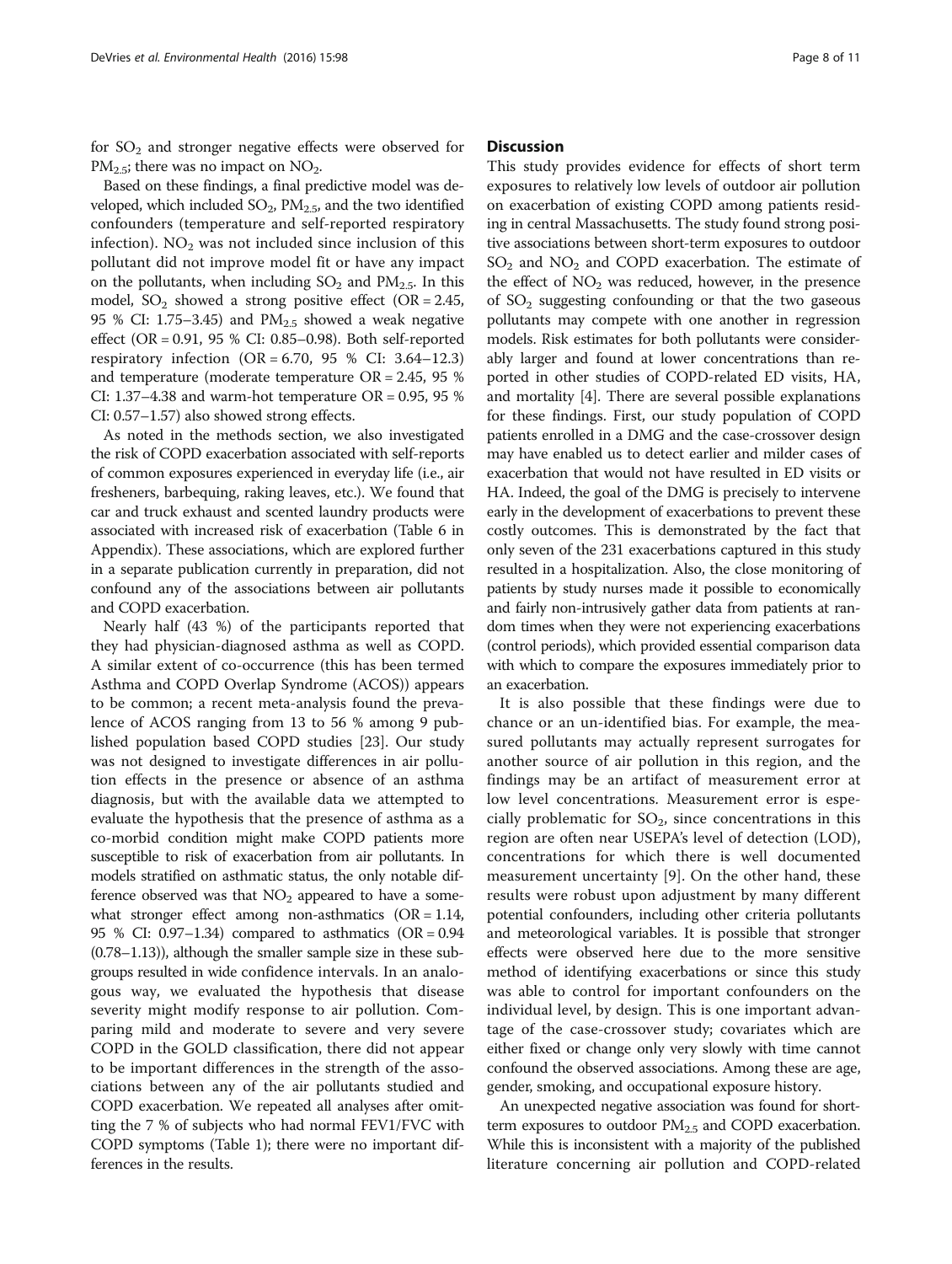ED-HA, there are a number of possible explanations. The chemical composition and therefore toxicity of PM is highly variable across geographic areas and through time, making it difficult to compare results from studies conducted in different regions and in different seasons/ years. For example, PM constituents in the eastern US are known to have higher sulfate concentrations than much of the rest of the country [[8\]](#page-9-0). Furthermore, in the eastern US, the sulfate component of PM is higher in the summer, when oxidation of  $SO<sub>2</sub>$  occurs at a faster rate than in the winter [[8](#page-9-0)]. PM components are also known to vary by temperature, relative humidity, and wind speed [[24](#page-10-0)]. A review of PM speciation data for USEPA fixed site monitors located in Chicopee, MA (adjacent to Springfield) and Ware, MA demonstrated the complex temporal and spatial nature of PM chemistry. In brief, the ratios of sulfates and sulfur to total  $PM_{2.5}$  mass concentration were relatively stable across the four seasons but consistently higher in the urban area of Chicopee than in rural area of Ware. The ratios of nitrates to total PM, on the other hand, were similar at both locations but nearly two-folder higher in winter and fall than in the spring and summer.

It is also possible our understanding of the effects of PM2.5 may need to be adjusted to reflect long term changes in air pollution levels. USEPA estimates that PM<sub>2.5</sub> concentrations dropped 10 % between 1999 and 2007 [[8\]](#page-9-0), and as pollutant concentrations continue to decline and source contributions change, results estimated from studies published across decades may not be comparable in the same way that results across geographic areas and seasons may not be comparable.

The unexpected results for  $PM_{2.5}$  may also be due to the selected exposure window. A majority of published literature has evaluated shorter time periods of exposure (such as one or two days) even though EPA recommends including longer time spans when evaluating associations between PM and respiratory outcomes, in their ISA documents [\[8](#page-9-0)]. Longer lag/averaging times are considered biologically plausible due to PM effects on allergic sensitization and lung immune defenses, which have been observed in controlled human exposure and animal toxicological studies [[8](#page-9-0)]. Still, it is not clear whether the seven-day window that we chose to use was appropriate and whether an even longer exposure period may have been more suitable. When exploring temporal variation in our sensitivity analyses, evidence for air pollutant effects on COPD exacerbation was observed as far as thirty days prior to the health event (data not shown).

Finally, these unexpected results raise the interesting question of publication bias, which will occur if the published literature is systematically unrepresentative of the population of studies that were actually completed [\[25](#page-10-0)]. If other studies have been completed in areas of similar concentrations but not published due to weak, null,

negative or "inconsistent" findings, it could lead to the false conclusion that our results are inconsistent with the general state of the science.

Consistent with existing literature, this study found that temperature and season were associated with COPD exacerbation, independent of air pollution, with higher risks in colder seasons [\[26, 27](#page-10-0)]. This study also found that low humidity increased the risk COPD exacerbation while higher humidity appeared protective, although confidence intervals were wide. Similar findings were reported by Qui and colleagues in a recent time series study that evaluated the impact of season and humidity on COPD hospitalizations in Hong Kong [[28](#page-10-0)]. They reported stronger effects on cold and dry days, hypothesizing that humid conditions protect mucous membranes against toxic insults [[28](#page-10-0)].

Since temperature and humidity are independent risk factors for COPD exacerbation but also major drivers of day-to-day fluctuations of air pollution concentrations, teasing apart the "independent" effects of air pollution and climate can be difficult. Correlations among pollutants and meteorological variables varied considerably across seasons and therefore models fit to data for an entire year may retain important residual confounding or result in over-fitting for some seasons [[29\]](#page-10-0).

This study quantified air pollution exposures using secondary data collected at USEPA fixed central monitors, covering the catchment area of the study population. This introduced the potential for exposure misclassification, which may have biased results. This includes exposure misclassification due to; 1) analytical measurement error (which likely varies across pollutants and by season); 2) day-to-day variability at the monitor versus day-to-day variability in the larger geographic region; and 3) discrepancies between personal exposures and outdoor air pollution concentrations. We expect that the misclassification from these sources was likely nondifferential with respect to COPD exacerbations and thus on average would be expected to result in an underestimation of the true association.

Although the case crossover study design has many advantages when studying acute outcomes, the matched nature of this design could have introduced some bias. The case crossover design is limited in its ability to explore effect modification by variables that change through time (such as season, temperature, and humidity). It is possible that we might have found different results, particularly for  $PM<sub>2.5</sub>$ , if we were able to look at risk separately within the different seasons. This is especially true since the air pollution effect estimates were small relative to the estimated effects of season. It is also possible that we might have observed different effects if we had bidirectional control sampling, where control periods were assigned shortly before and after exacerbation within the same season [[30, 31\]](#page-10-0). However, this design is difficult in practice for a debilitating outcome like COPD exacerbation, which can last up to a month.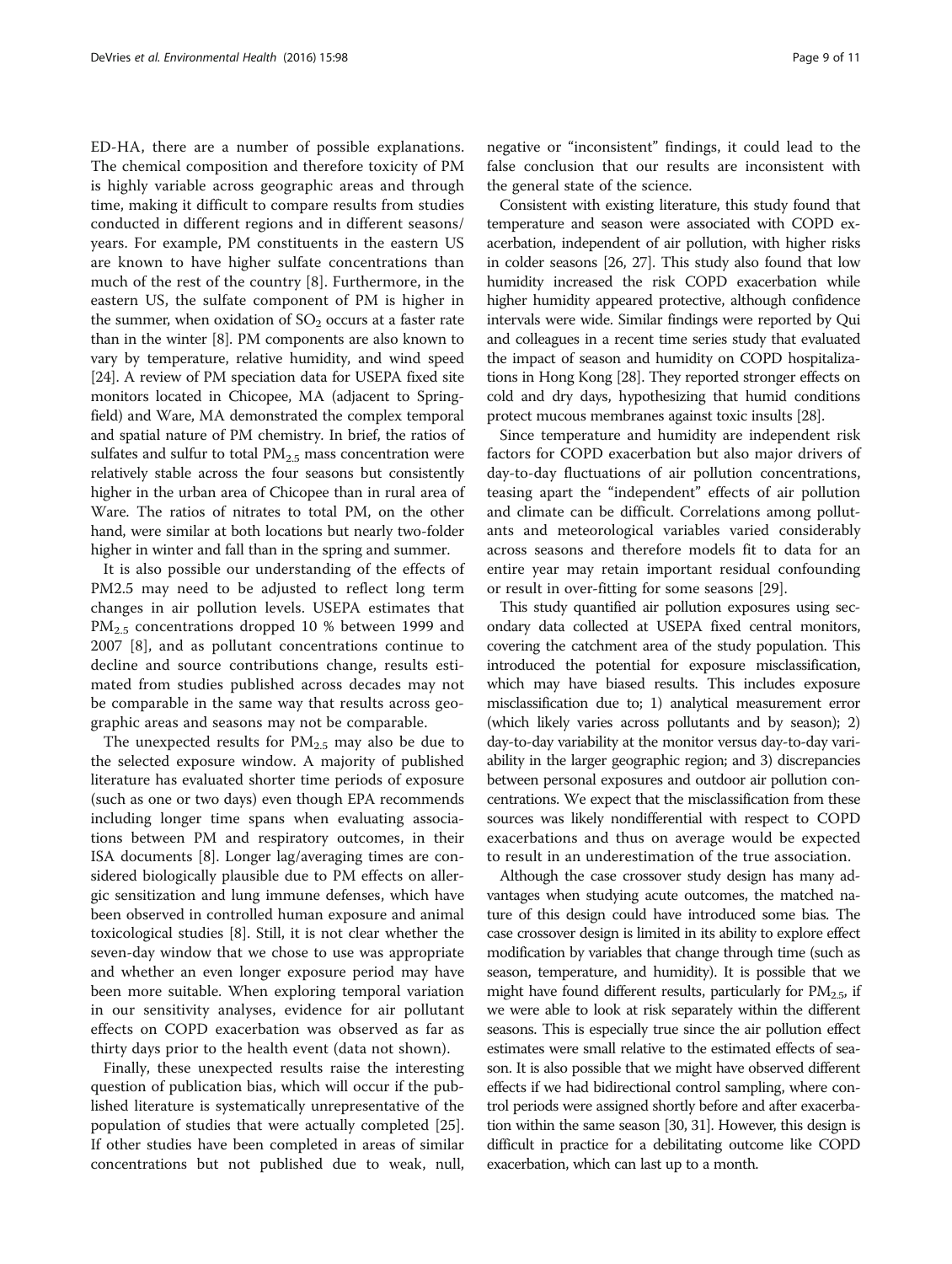## <span id="page-9-0"></span>Conclusions

This study found consistent positive effects of  $SO<sub>2</sub>$  and modest negative effects of  $PM<sub>2.5</sub>$  on COPD exacerbation, at concentrations below current USEPA NAAQS. The magnitude of risk of COPD exacerbation from exposure to outdoor  $SO_2$  was generally higher than reported in other studies. This study also found a positive effect of  $NO<sub>2</sub>$ ; however, this effect was only significant when included in models with  $PM_{2.5}$ .

If supported by additional studies with better exposure assessments, these findings may suggest risk of COPD exacerbation at lower air pollution concentrations than reported for COPD-related ED, HA, and mortality. Characterization of air pollution in the context of COPD exacerbation studied here (experienced in the persons' home and therefore not necessarily requiring a visit to the emergency room or hospital) should be conducted in other locations with different sources of pollutants and climate. This would improve our understanding of the complex relationships between air pollutant and meteorological variables and their influence on risk of COPD exacerbation.

## Appendix

Table 6 Final model including car/truck exhaust and scented laundry

| Variable                                | Odds ratio | 95 % confidence interval |      |
|-----------------------------------------|------------|--------------------------|------|
| $SO2$ <sup>a</sup>                      | 2.61       | 1.84                     | 3.74 |
| $PM_{25}$ <sup>a</sup>                  | 0.92       | 0.85                     | 0.99 |
| Temperature <sup>b</sup>                |            |                          |      |
| Cool/Cold                               | 1.0        | 1.0                      | 1.0  |
| Moderate                                | 2.31       | 1.26                     | 4.25 |
| Warm/Hot                                | 0.78       | 0.46                     | 1.31 |
| Respiratory Infection/Cold <sup>c</sup> | 7.53       | 3.95                     | 14.4 |
| Car/Truck Exhaust <sup>c</sup>          | 2.78       | 1.31                     | 5.93 |
| Scented Laundry <sup>c</sup>            | 4.88       | 1.84                     | 12.9 |

<sup>a</sup>Based on 7-day averages using data from USEPA collected in Springfield, Ware and Worcester

<sup>b</sup>Based on 7-day averages using data from NOAA collected at Worcester Regional Airport c Based on self-reports of exposures in previous week; collected

from questionnaires

#### Abbreviations

AQS: Air quality system; CDC: Center for Disease Control; COPD: Chronic obstructive pulmonary disease; DMG: Disease management group; ED: Emergency department visit; FEV<sub>1</sub>: Forced expiratory volume in one second; GOLD: Global Initiative for Chronic Obstructive Lung Disease; HA: Hospitalization; IliNet: Influenza like illness surveillance network; LOD: Level of detection; NAAQS: National Ambient Air Quality Standards; NCDC: National Climatic Data Center; NOAA: National Oceanic and Atmospheric Administration; NO2: Nitrogen dioxide; OR: Odds ratio; O: Ozone; PM10: Particulate matter; PM2.5: Particulate matter; ppb: Parts per billion; SO2: Sulfur dioxide; RCS: Restricted cubic splines; ug/m<sup>3</sup>: Microgram per cubic meter; 2LL: −2 log likelihood

#### Acknowledgments

The authors thank Dr. Rebecca Gore, statistical analyst in the Department of Work Environment at the University of Massachusetts Lowell, for assistance with data management and analysis. We also thank K. Allain, B. Valenti, M. Lai, C. Anderson, D. Sundaresan and R. Rosiello, MD (Reliant Medical Group) for superb project management and the COPD patients who generously agreed to participate in our study.

#### Funding

National Institute of Health R21-ES017849. National Institute for Occupational Safety and Health T01-OH008424.

#### Availability of data and materials

Supporting data and materials can be made available upon request.

#### Authors' contributions

DK and SS designed the study and obtained federal funding for this research. All three authors participated in data collection and analysis. RD took the lead on the analysis of air pollution effects and drafted the paper. All three authors participated in writing the paper and approved the final manuscript.

#### Competing interests

The authors declare that they have no competing interests.

#### Consent for publication

Not applicable.

#### Ethics approval and consent to participate

All study materials and protocols were approved by the Reliant Medical Group Institutional Review Board.

### Received: 22 October 2015 Accepted: 10 September 2016 Published online: 18 October 2016

#### References

- 1. Global Initiative for Chronic Lung Disease (GOLD). Global Strategy for Diagnosis, Management and Prevention of Chronic Obstructive Pulmonary Disease. 2014.
- 2. White A, Gompertz S, Stockley R. Chronic obstructive pulmonary disease: the etiology of exacerbations of chronic obstructive pulmonary disease. Thorax Review Series. 2003;6:73–80.
- 3. Institute for Quality and Efficiency in Health Care (IQEHC), Chronic coughing and breathing difficulties: Chronic obstructive pulmonary disease (COPD) Available: [http://www.ncbi.nlm.nih.gov/pubmedhealth/PMH0005192/.](http://www.ncbi.nlm.nih.gov/pubmedhealth/PMH0005192/) 2011. Accessed May 2013.
- 4. DeVries R. Short term effects of outdoor air pollution on respiratory health in susceptible populations (Doctoral dissertation). University of Massachusetts Lowell. Retrieved from ProQuest Dissertations and Theses. (Order No. 2662940), 2015.
- 5. Ko F, Hui D. Air pollution and chronic obstructive pulmonary disease. Respirology. 2012;17:395–401.
- 6. Ferrari U, Exner T, Wanka E, et al. Influence of air pressure, humidity, solar radiation, temperature and wind speed on ambulatory visits due to chronic obstructive pulmonary disease in Bavaria, Germany. Int J Biometerol. 2012;56:137–43.
- 7. United States Environmental Protection Agency (USEPA). Criteria Air Pollutants. 2016. [https://www.epa.gov/criteria-air-pollutants.](https://www.epa.gov/criteria-air-pollutants) 2016. [Accessed 30 Aug 2016].
- 8. USEPA, Integrated Science Assessment for Particulate Matter. EPA/600/R-08/ 139 F. National Center for Environmental Assessment. RTP Division, Research Triangle Park, NC. December 2009.
- 9. USEPA, Integrated Science Assessment for Sulfur Oxides Health Criteria. EPA/600/R-08/047 F, National Center for Environmental Assessment. RTP Division, Research Triangle Park, NC. September 2008.
- 10. USEPA, Integrated Science Assessment for Oxides of Nitrogen Health Criteria. EPA/600/R-08/071, National Center for Environmental Assessment. RTP Division. Research Triangle Park, NC. July 2008.
- 11. Desqueyroux H, Pujet J, Prosper M, Moullec YL, Momas I. Effects of air pollution on adults with chronic obstructive pulmonary disease. Arch Environ Health. 2002;57:6.